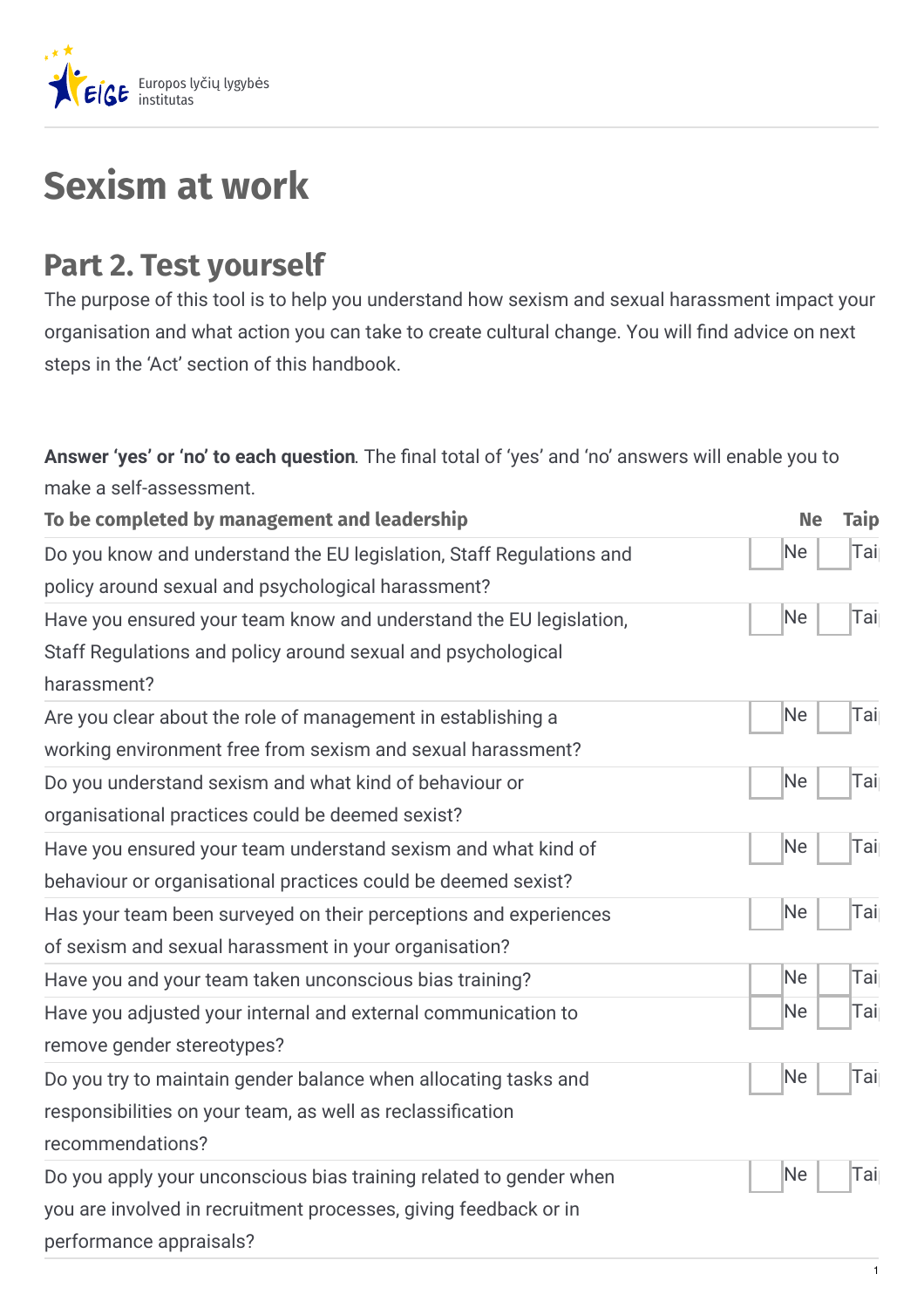| Have you and your team received training to self-advocate (that is for   | Ne<br>Tai                |
|--------------------------------------------------------------------------|--------------------------|
| employees to stand up for themselves and deal with situations            |                          |
| constructively as they arise) if they face sexism?                       |                          |
| Has your team received bystander training to help them act when          | Tai<br>Ne                |
| they witness inappropriate behaviour?                                    |                          |
| Do you help ensure complaints of sexual harassment are handled           | Tai<br>Ne                |
| quickly, confidentially and consistently, regardless of the hierarchical |                          |
| level of the people involved?                                            |                          |
| Have confidential counsellors received proper training on how to         | Tai<br>Ne                |
| support victims?                                                         |                          |
| Do you know how to contact your human resources representative in        | Tai<br>Ne                |
| the event of a problem?                                                  |                          |
| To be completed by staff                                                 | <b>Taip</b><br><b>Ne</b> |
| Do you know and understand the EU legislation, Staff Regulations and     | Tai<br>Ne                |
| policy around sexual and psychological harassment?                       |                          |
| Do you understand sexism and what kind of behaviour or                   | Tai<br>Ne                |
| organisational practices could be deemed sexist?                         |                          |
| Have you been trained in how to deal with sexism, either as a target     | Ne<br>Tai                |
| or to support someone else?                                              |                          |
| Are you aware when jokes and behaviour are sexist in tone and            | Tai<br>Νe                |
| content?                                                                 |                          |
| Do you know how to shut down sexist jokes and behaviour?                 | Ne<br>Tai                |
| Have you personally experienced sexism in your organisation?             | Tai<br>Ne.               |
| If you experienced sexism in the workplace, did you self-advocate?       | Ne.<br>Tai               |
| Have you personally experienced sexual harassment in your                | Tai<br>Ne                |
| organisation?                                                            |                          |
| Do you feel sufficient action is being taken to deal with sexism in      | Tai<br>Ne                |
| your organisation?                                                       |                          |
| Do you feel sufficient action is being taken to deal with sexual         | Tai<br>Ne                |
| harassment in your organisation?                                         |                          |
| Does your manager make sure the originator of any idea receives          | Tai<br>Ne                |
| credit?                                                                  |                          |
| Does your manager make sure that staff are treated equally in            | Tai<br>Ne                |
| meetings, for example by not being disproportionately interrupted?       |                          |
| Do you know how to contact your human resources representative in        | Tai<br>Ne                |
| the event of a problem?                                                  |                          |